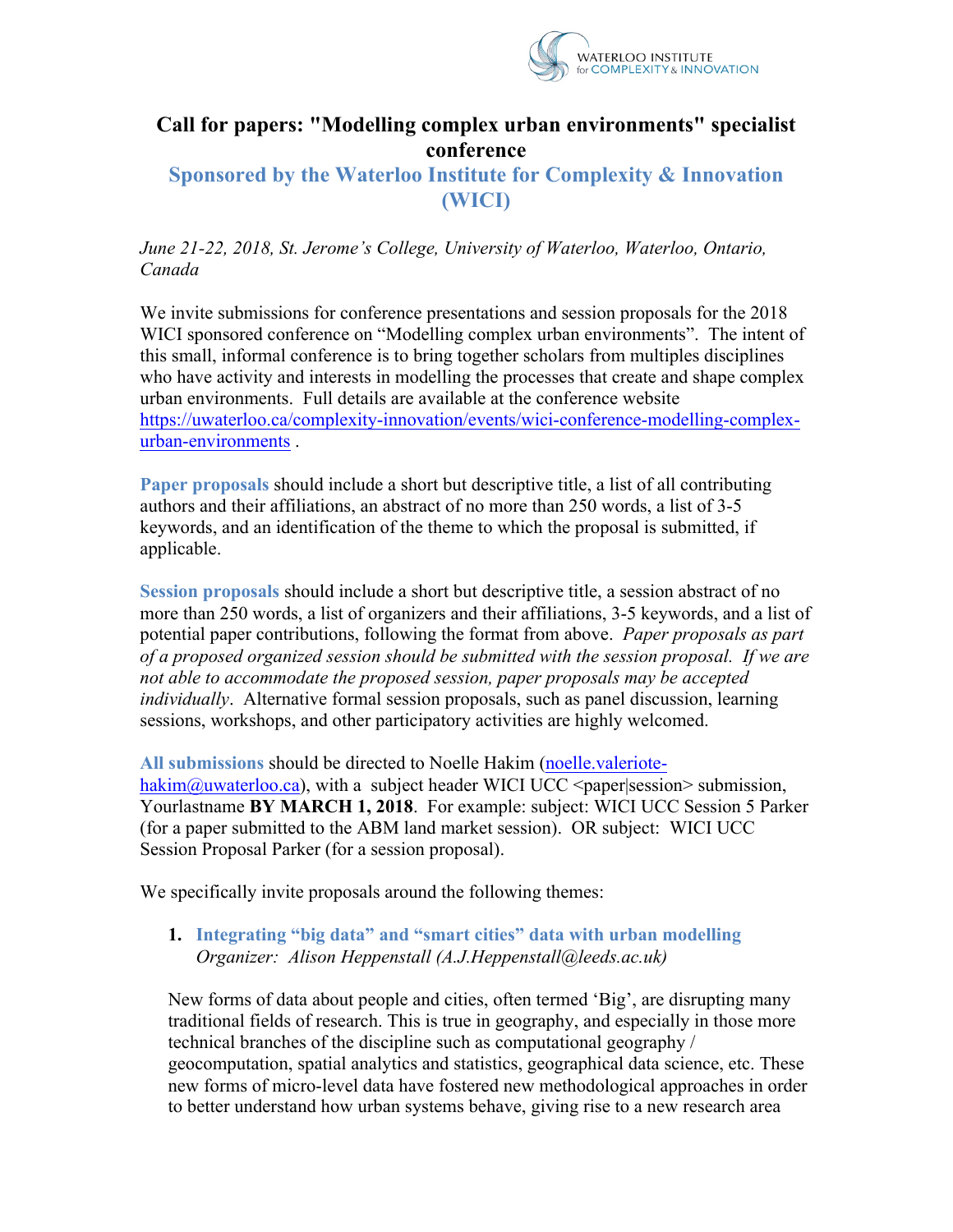

termed urban analytics. Increasingly, these approaches and data are being used to ask questions about how cities can be made more sustainable and efficient in the future.

This session will bring together the latest methodological research focused on urban analytics, with the goal of production of a special journal issue. We are particularly interested in papers that engage with the following domains:

- Integrating urban analytics and agent/individual-based modelling;
- Machine learning for urban analytics;
- Innovations in consumer data analytics for understanding urban systems;
- Real-time model calibration and data assimilation;
- Spatio-temporal data analysis;
- New data, case studies, demonstrators, and tools for urban analytics;
- Geographic data mining and visualisation;
- Frequentist and Bayesian approaches to modelling cities.
- **2. Social-ecological networks in the city** *Organizer: Jeremy Pittman (jpittman@uwaterloo.ca)*

This theme focuses on conceptual and empirical models of three interrelated patterns that characterize cities as complex social-ecological systems: (1) social interactions that occur across cityscapes; (2) ecological interactions across cityscapes, and (3) social-ecological interactions, or how people relate to key features of their urban environments. These various aspects, individually and collectively, have demonstrated impacts on sustainability of a broad range of rural/non-urban systems. Our intent is to bring together diverse urban scholars working on one or all of these different components, with the hopes of fostering meaningful dialogue and integration towards understanding the role of social-ecological networks in urban sustainability.

#### 3. **Modelling and the planning process** *Organizer: Jeremy Pittman (jpittman@uwaterloo.ca)*

We solicit presentations that demonstrate the application of modelling within planning processes, including (but not limited to): (1) the use of simulation models to inform decision-making under uncertainty and (2) participatory modelling to guide public engagement and planning efforts. Presentations may cover a diversity of topics or applications (e.g., transportation, energy, sustainability), but must align with the general theme of demonstrating model application in real-world planning processes.

#### 4. **Artificial Intelligence & Optimization Models in Urban Environments** *Organizer: Jorge Garcia (ja4garci@uwaterloo.ca)*

Artificial Intelligence (AI) may provide decision-makers with tools to combine, interpret, and extract rules from data generated by different information systems. Detecting lifestyle patterns, anticipating problems, identifying areas of risk, analyzing collective real-time data, and classifying populations are some of its potential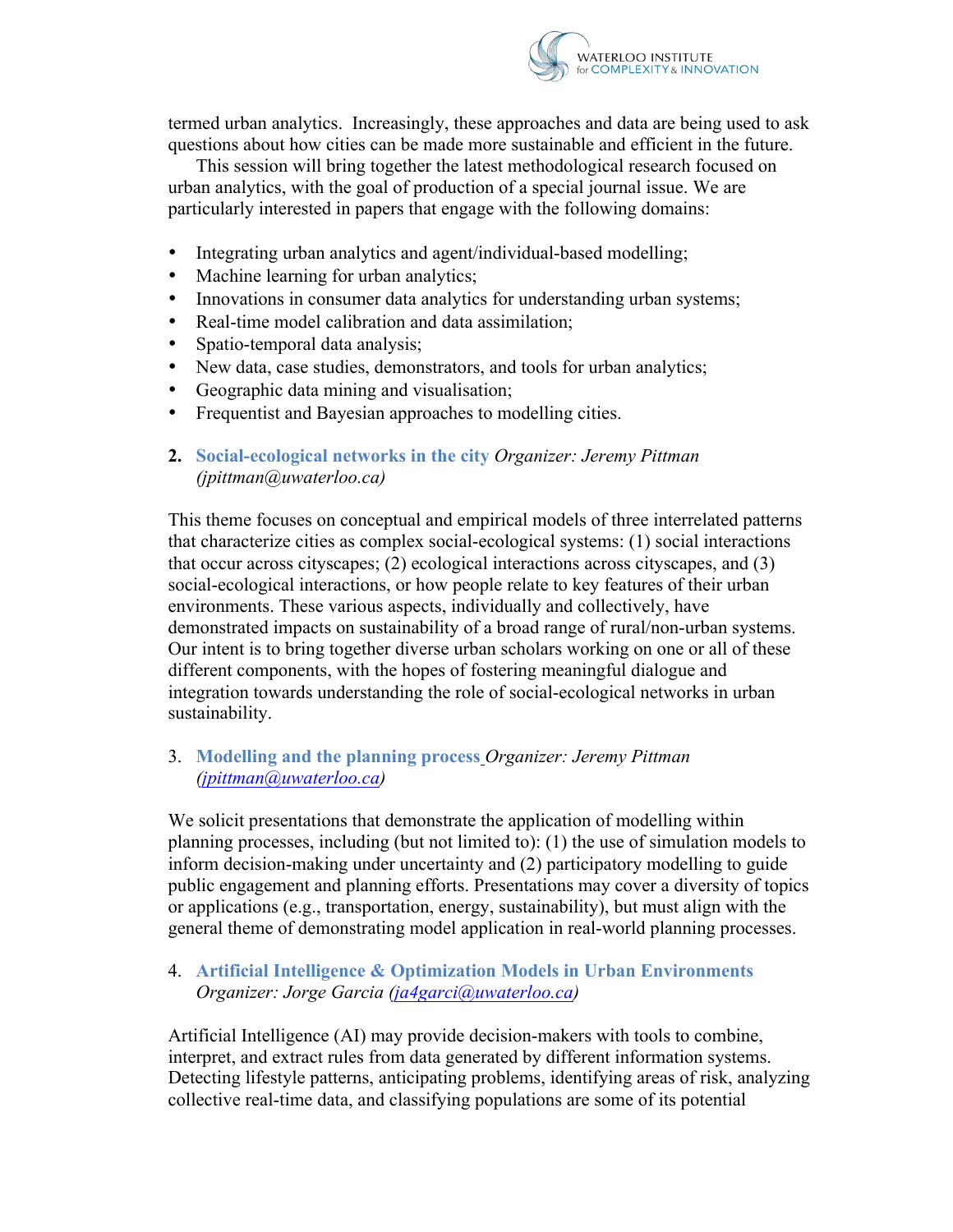

benefits. These techniques can potential provide decision support for cities striving to efficiently allocate scarce resources. More and more companies opt for using AI in their operations, so it is likely we will see more AI applications for urban environments.

Optimization techniques are excellent decision-making tools for well-defined linear deterministic problems; however, when we have uncertainties in parameters, nonlinear relations, multiple agents, or multiple relations we may opt for either using a more sophisticated model (or set of models) or simplifying the real problem. In the context of urban environments, there are many problems that need proper planning and efficient allocation, and here optimization may play an important role. We invite presentation of novel optimization applications for complex urban environments.

This session is devoted to the application of AI or Optimization models applied to urban problems including:

- urban planning
- transportation
- healthcare
- waste management
- resource allocation
- population dynamics
- public services
- 5. **Agent-Based Modelling of Urban Markets** *Organizer: Yu Huang (yu.huang@uwaterloo.ca)*

This session will highlight cutting-edge research in the field of agent-based modelling of urban markets. It will also provide a forum for discussion and reflection on potential implications of model findings for current urban issues, such as housing market dynamics, labour market transitions, and urban growth and change. A special journal issue will be organized around the session, comprising contributions of leading agentbased modelling scholars in the field of urban economics, urban and regional planning and development, and geography.

Suitable topics for the session presentations include any theoretical or empirical agentbased modelling on

- land/housing markets (land development; housing market mechanisms and policies);
- residential mobility, home search and location choices;
- labour markets and wages (job search and mobility);
- rental markets (rent control policies);
- land-use/transport interaction;
- and other markets nested in complex land-use change models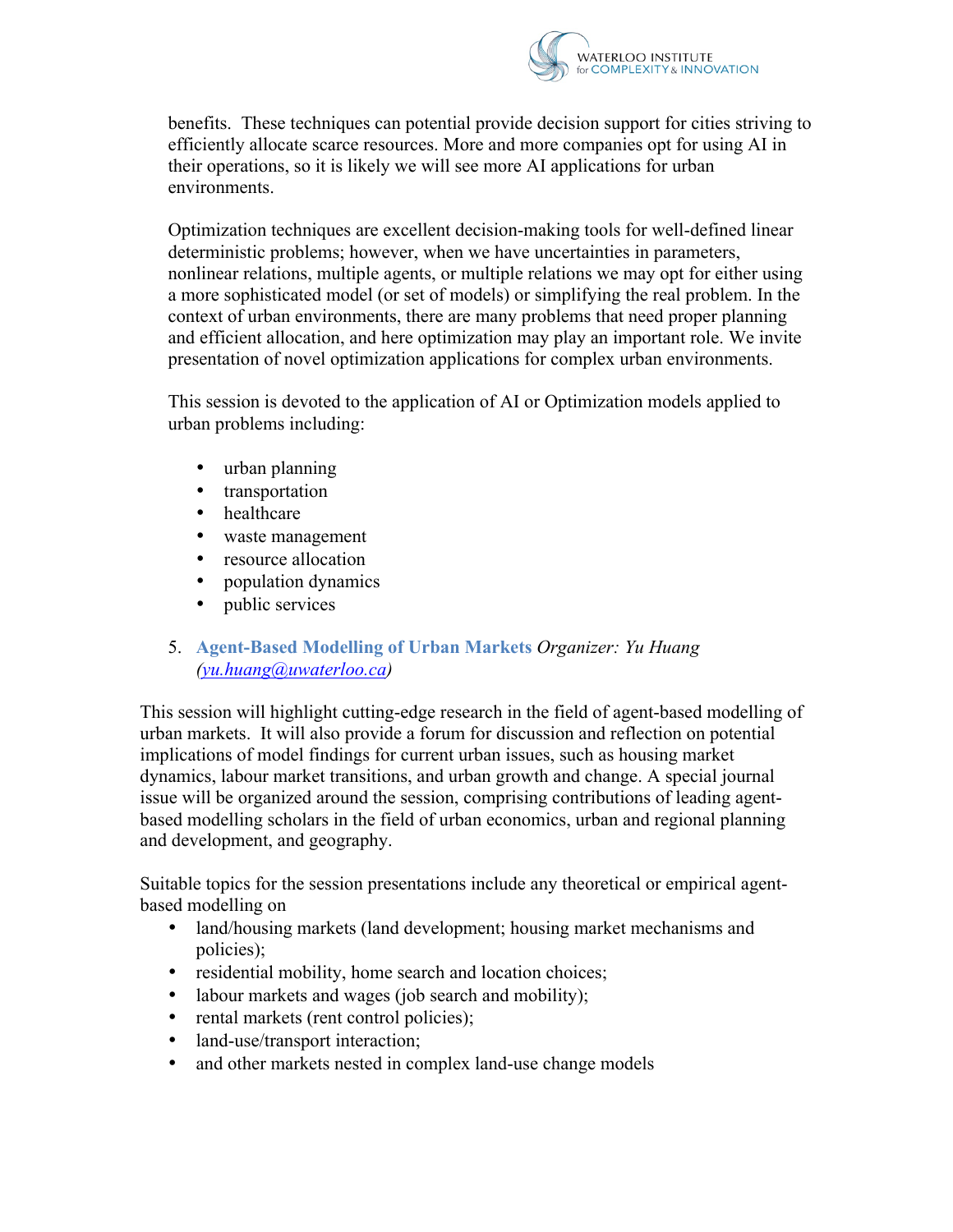

#### 6. **Measuring and Modeling the Role of Citizen Agency in the Evolution of Cities as Embedded in Multi-Scale Governance Structures and Global Networks** *Organizer: Milton Friesen (ingenuityarts@gmail.com)*

One of the cornerstones of liberal democracy is citizen responsibility, which in turn implies agency – an ability to act meaningfully in the dynamics of freedom and responsibility at various scales. Technological development affects human agency, both directly and indirectly, through changes in access to resources including information, communication, and the development of products and services. Data generation, ensuing measurement, and analytic techniques such as modeling affect policy in ways we are only beginning to understand. How are digitally intensive urban contexts affecting citizen agency?

Potential Topics:

- Effect of smart cities on citizen agency, with possible comparison to low digital function contexts;
- Distribution of global digital networks (social media, banking, and information, etc.) and potential effects on citizen agency;
- How the scale of networks from the local to the global affects optimum benefits for human agency;
- Effects of algorithms embedded in large corporate and government structures (including city-to-city and business-to-business networks) on human political freedom;
- Useful vs. distorting simplifications in urban modeling including examination of various forms of persistent inequality;
- Comparison of very large computational models with agent numbers approaching human global populations vs. smaller, more contextual models such as city scales;
- Comparison of effects of digital infrastructure on social infrastructure.

### 7. **Measuring, modelling and interpreting scaling/power laws in urban systems** *Organizer: Fatemeh Jahanmiri (fatemeh.jahanmiri@uwaterloo.ca)*

Technological advancements in the collection and analysis of "big data" have led to the identification of scaling and power law models in urban systems, including the distribution of population, size of buildings and parcels, length and structure of infrastructure, firm size and income among many more. Interpretations of these models are dispersed coming from frameworks of multiple disciplines including physics, economics, sociology and geography. This session aims to highlight the latest findings in this area and distill to converge to a unified theory that is comprehensible and useful for generalist city scientists. Session goals include exploration of advancements in models that link patterns to processes based on the universal scaling laws. We also invite novel application ideas that use scaling concepts to advance urban planning policy and practice.

Potential topics include:

• Review, comparison and classification of power law models in urban systems;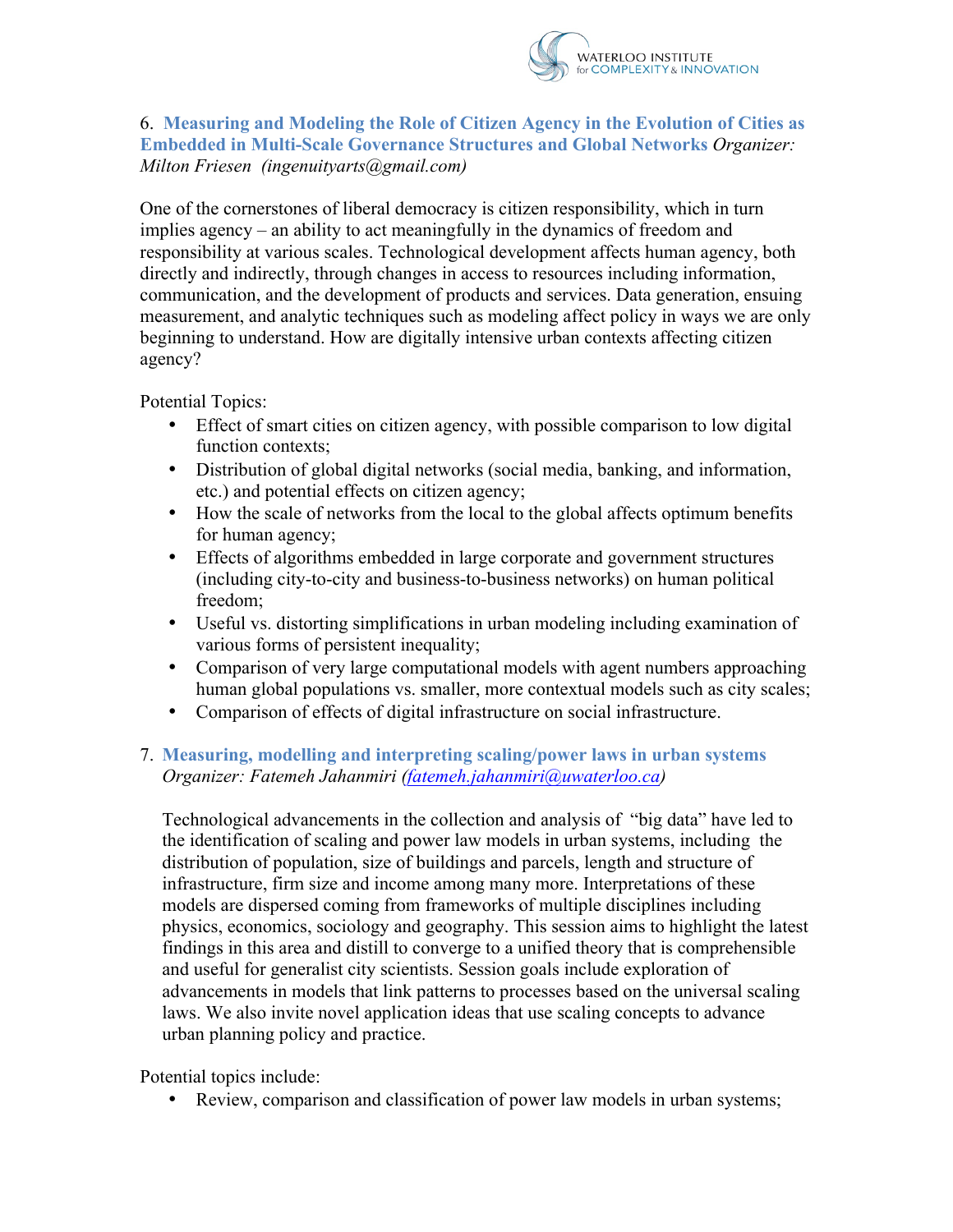

- Latest techniques in measuring and analyzing scaling pattern in various data types and the resulting urban metrics;
- Hypotheses/ models of the origin of scaling in urban systems and their resulting theoretical frameworks;
- Challenges in interpretation of power law models and the effects of multidisciplinary contexts;
- The latest applications of power law models in urban policy and practice, including gaps and obstacles;
- The application of fractal theory in urban scholarship and planning;
- Comparison between the effects of different organizational models and the fractal structure in human agglomerations;
- Scaling process in urban systems and the effects of digital infrastructure and globalization on such processes.

We also invite **proposals related to any other aspect of modelling urban complexity**. Proposals for transdisciplinary and participatory activities are particularly welcomed. Qualitative, quantitative, and mixed methods approaches welcome.

Conference registration fees are anticipated to be \$200 for faculty members and other professionals, \$100 for post-doctoral fellows, and \$50 for students. Fees will include a reception, two lunches, and coffee breaks. Accomodation options include a block of rooms at the Delta Hotel: (http://www.marriott.com/hotels/travel/ykfdw-delta-hotelswaterloo/) at \$169.00 per night, or in campus residence: (https://uwaterloo.ca/summeraccommodations/accommodation-information) at \$60.00 per night. Full conference information and links to registration will be available at https://uwaterloo.ca/complexityinnovation/events/wici-conference-modelling-complex-urban-environments.

A small amount of funding is available for travel for presentations by junior scholars and/or scholars from underrepresented groups (including geographical location). Details to follow. Please indicate on your proposal if you are seeking travel support.

Waterloo, Ontario is part of a vibrant and growing urban area, the Region of Waterloo, which is a growing hub for technical innovation and start-ups. Located less than 100km from the vibrant international city of Toronto, the Region is well served by international airport connections via Pearson International Airport. Southern Ontario also offers many recreational and tourism opportunities, including local agriculture, four great lakes, wineries, and the world famous Niagara Escarpment. In addition to the University of Waterloo, Southern Ontario is home to eight research universities and many highly ranked technical colleges.

Organizers:

Dawn Parker, Professor, School of Planning, University of Waterloo (dcparker@uwaterloo.ca) Alison Heppenstall, Professor, Department of Geography, University of Leeds  $(A.J.Heppenstall@leeds.ac.uk)$